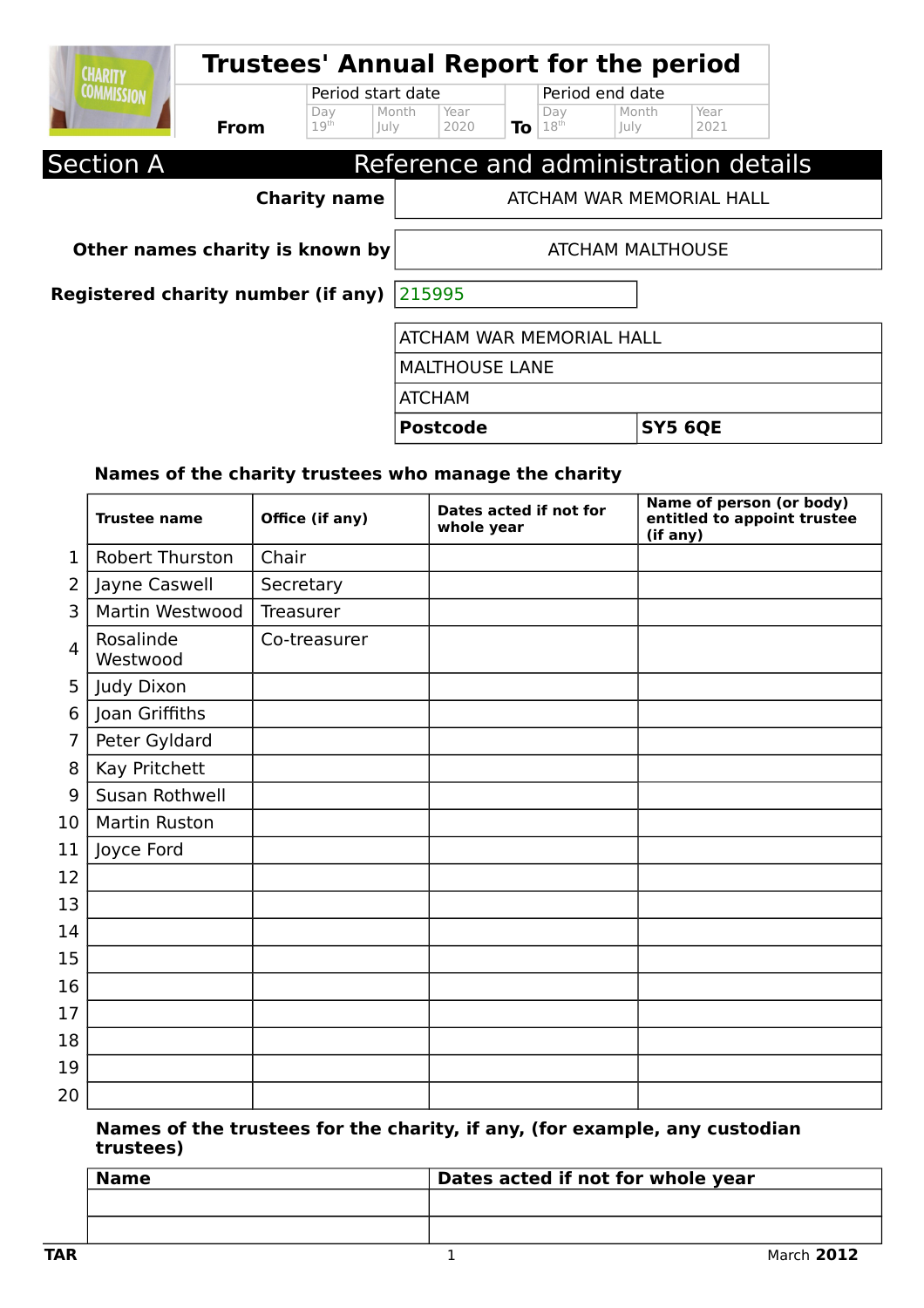#### **Names and addresses of advisers (Optional information)**

| <b>Type of adviser</b> | <b>Name</b> | <b>Address</b>                                                                                                     |
|------------------------|-------------|--------------------------------------------------------------------------------------------------------------------|
|                        |             |                                                                                                                    |
|                        |             |                                                                                                                    |
|                        |             |                                                                                                                    |
|                        |             |                                                                                                                    |
|                        |             | $\mathbf{u}$ and $\mathbf{v}$ and $\mathbf{v}$ and $\mathbf{v}$ and $\mathbf{v}$ and $\mathbf{v}$ and $\mathbf{v}$ |

#### **Name of chief executive or names of senior staff members (Optional information)**

## **Section B Structure, governance and management**

#### **Description of the charity's trusts**

| Type of governing document                                  | Constitution<br>In 2007 the Village Hall came under the governance of the |
|-------------------------------------------------------------|---------------------------------------------------------------------------|
| (eg. trust deed, constitution)                              | Charity Commission under the Charities Act                                |
| How the charity is                                          | Unincorporated Association                                                |
| constituted                                                 |                                                                           |
| (eg. trust, association,                                    |                                                                           |
| company)                                                    |                                                                           |
| Trustee selection methods<br>(eg. appointed by, elected by) | Trustees appointed or re-appointed annually at the AGM in<br>October      |

#### **Additional governance issues (Optional information)**

| You may choose to include<br>additional information, where<br>relevant, about: |                                                                                                               |
|--------------------------------------------------------------------------------|---------------------------------------------------------------------------------------------------------------|
|                                                                                | $\Box$ policies and procedures<br>adopted for the induction<br>and training of trustees;                      |
|                                                                                | $\Box$ the charity's<br>organisational structure<br>and any wider network<br>with which the charity<br>works; |
|                                                                                | $\Box$ relationship with any<br>related parties;                                                              |
|                                                                                | $\Box$ trustees' consideration of<br>major risks and the system<br>and procedures to manage<br>them.          |

# **Section C Objectives and activities**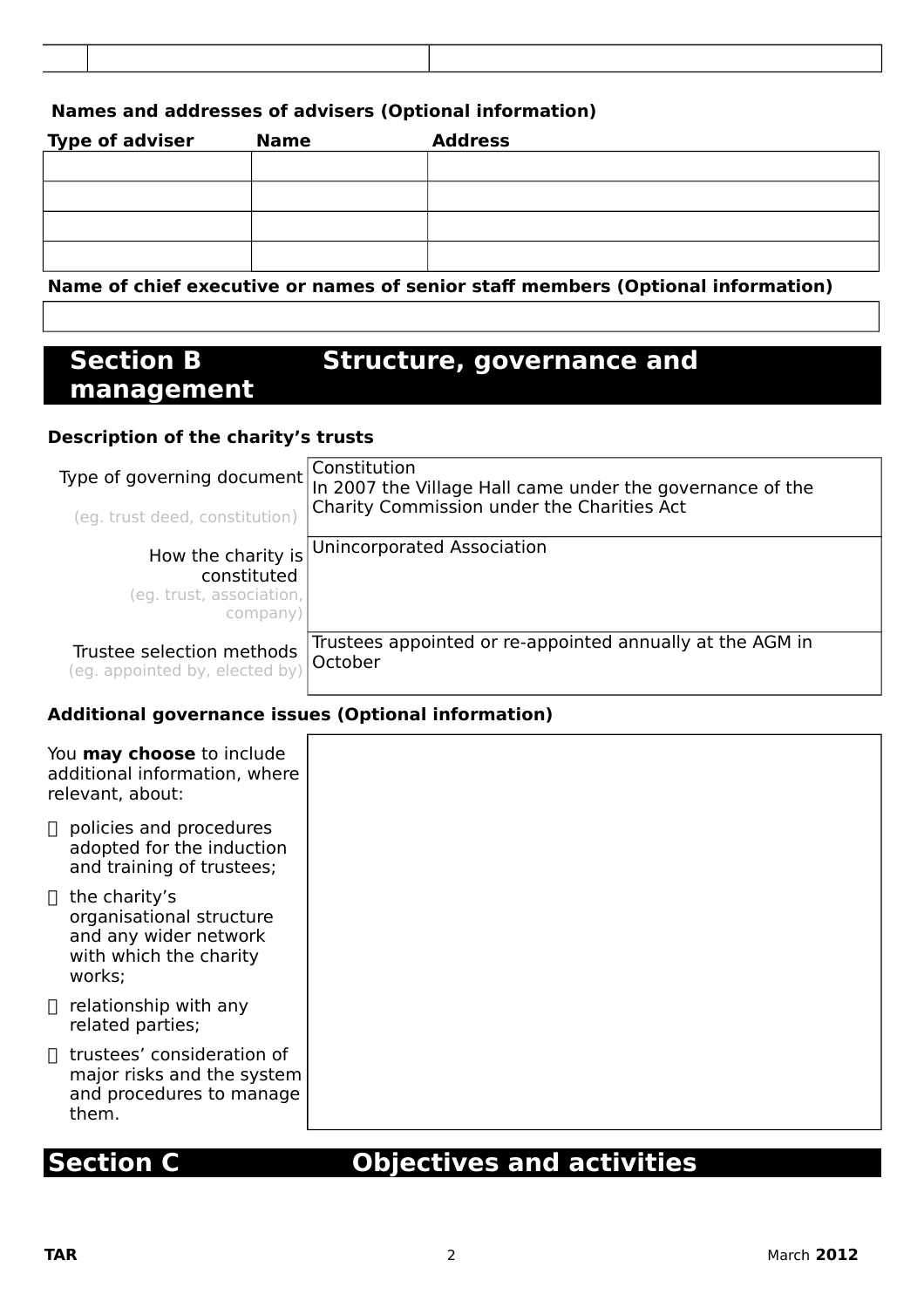| Dance classes<br><b>Flower Club</b><br><b>Business meetings</b><br>Club and association meetings<br>Polling station<br>Bowling club<br>Parties<br>Weddings<br><b>Funeral wakes</b> |
|------------------------------------------------------------------------------------------------------------------------------------------------------------------------------------|
| Trustees receive Charity Commission guidance                                                                                                                                       |
|                                                                                                                                                                                    |

**Additional details of objectives and activities (Optional information)**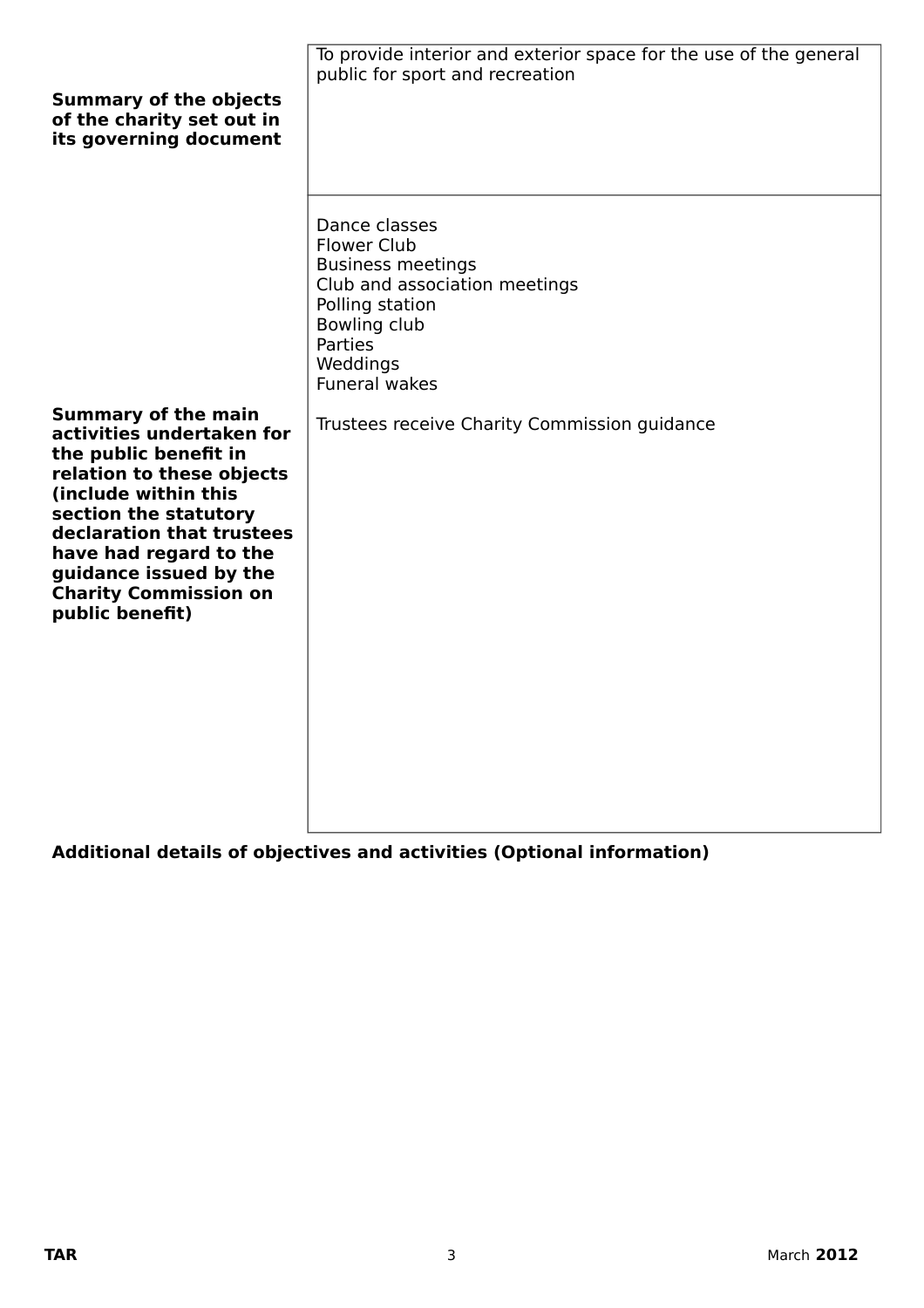You **may choose** to include further statements, where relevant, about:

- policy on grantmaking;
- policy programme related investment;
- □ contribution made by volunteers.

# Section D **Achievements and performance**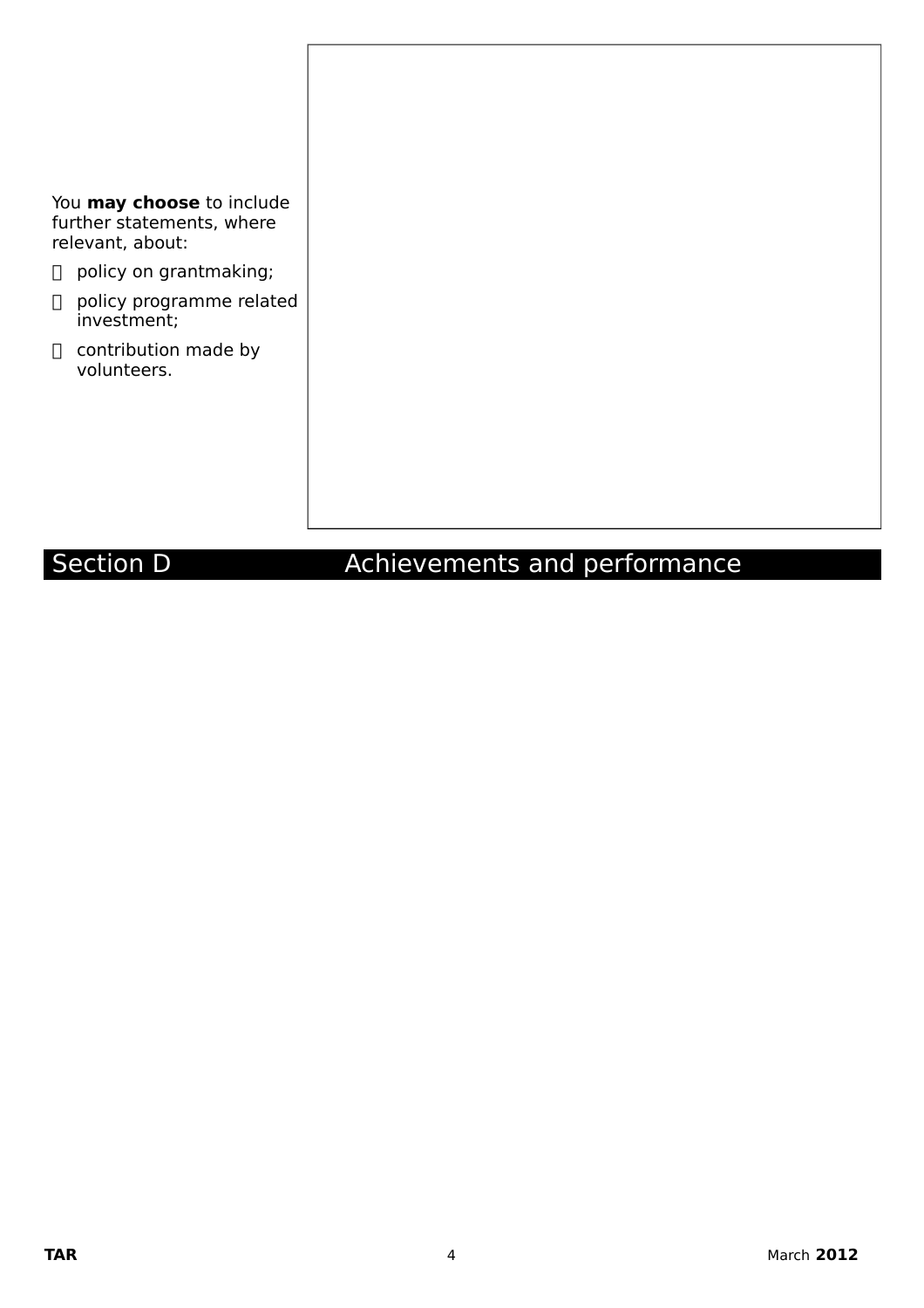# Section D **Achievements and performance Summary of the main achievements of the charity during the year** Due to Covid the hall remained closed for this financial period



# **Section E** Financial review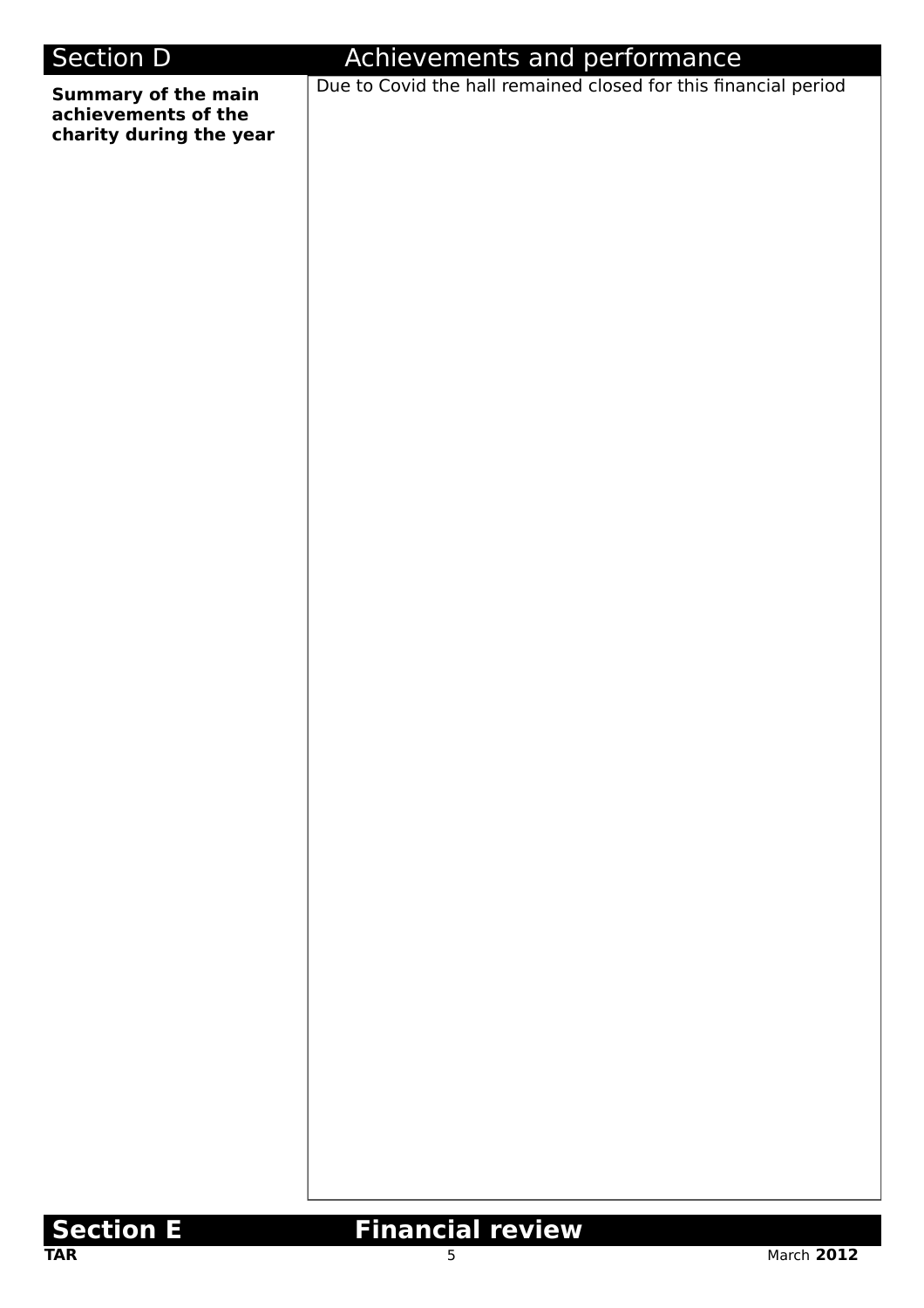| <b>Brief statement of the</b><br>charity's policy on<br>reserves | The village hold a current account for everyday transactions and<br>have a small but useful high interest account as a reserve fund |  |  |
|------------------------------------------------------------------|-------------------------------------------------------------------------------------------------------------------------------------|--|--|
| <b>Details of any funds</b><br>materially in deficit             |                                                                                                                                     |  |  |
| <b>Further financial review details (Optional information)</b>   |                                                                                                                                     |  |  |

|        | You <b>may choose</b> to include<br>additional information,<br>where relevant about:<br>the charity's principal |
|--------|-----------------------------------------------------------------------------------------------------------------|
|        | sources of funds<br>(including any<br>fundraising);                                                             |
| $\Box$ | how expenditure has<br>supported the key<br>objectives of the charity;                                          |
| П      | investment policy and<br>objectives including any<br>ethical investment policy<br>adopted.                      |

# **Section F Communist Contract Other optional information**

# **Section G** Declaration

**The trustees declare that they have approved the trustees' report above.** 

#### **Signed on behalf of the charity's trustees**

| <b>Signature(s)</b> Rosalinde Westwood                        |                                              |  |
|---------------------------------------------------------------|----------------------------------------------|--|
|                                                               | <b>Full name(s)</b> Rosalinde Helen Westwood |  |
| <b>Position (eg Secretary, Co-treasurer</b><br>Chair, $etc$ ) |                                              |  |
|                                                               | <b>Date</b> $\vert$ 27 January 2022          |  |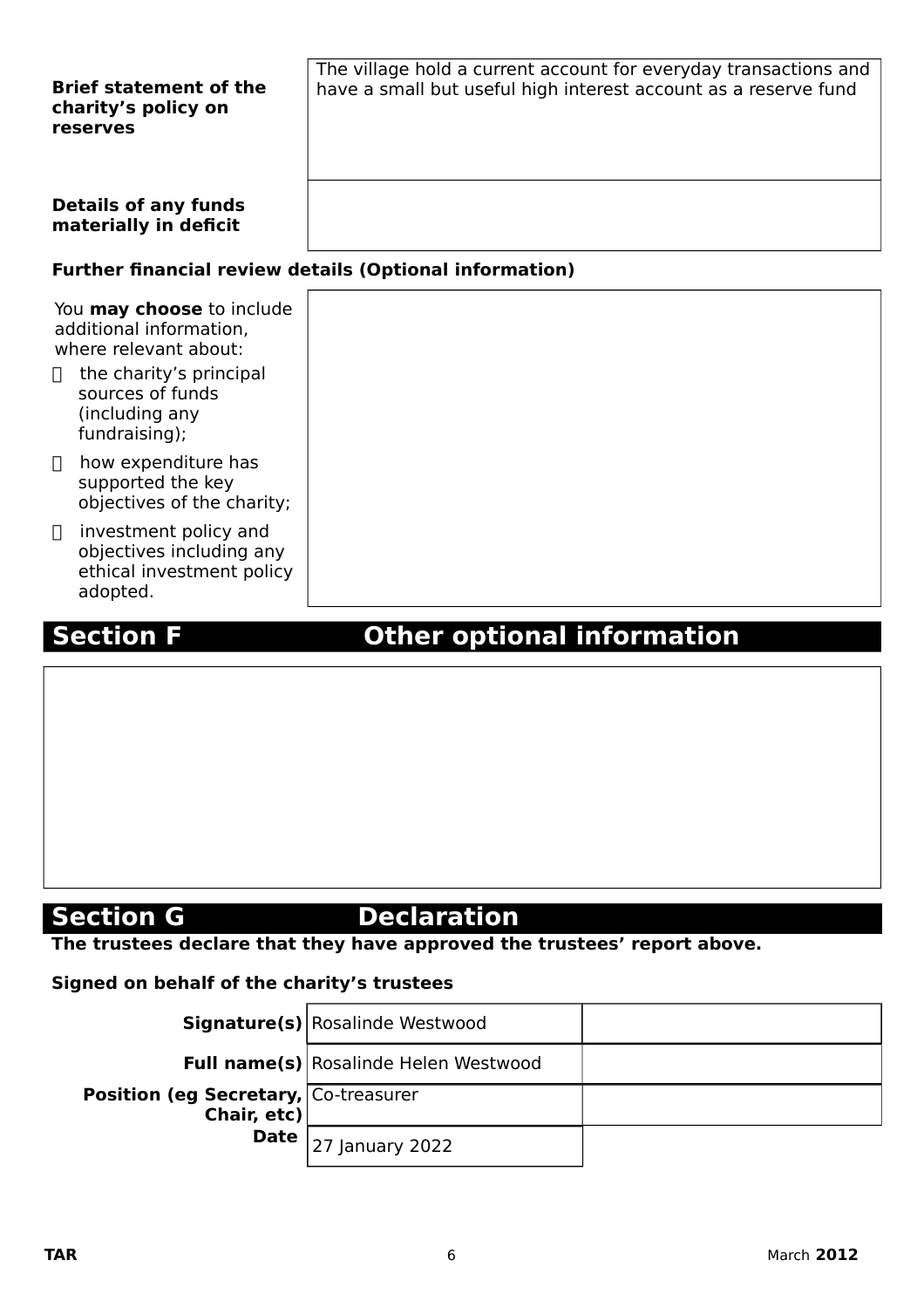

**Total funds**

| АТ АЗЭСС ИНИ ШУСЭСШСНС<br>purchases, (see table) |        |  |        |
|--------------------------------------------------|--------|--|--------|
|                                                  |        |  |        |
|                                                  |        |  |        |
| Sub total                                        |        |  |        |
|                                                  |        |  |        |
| <b>Total payments</b>                            | 20,417 |  | 20,417 |
|                                                  | 12,495 |  | 12,495 |
| <b>Net of receipts/(payments)</b>                |        |  |        |
| A5 Transfers between funds                       |        |  |        |
| A6 Cash funds last year end                      | 23,028 |  | 23,028 |
| Cash funds this year end                         | 35,523 |  | 35,523 |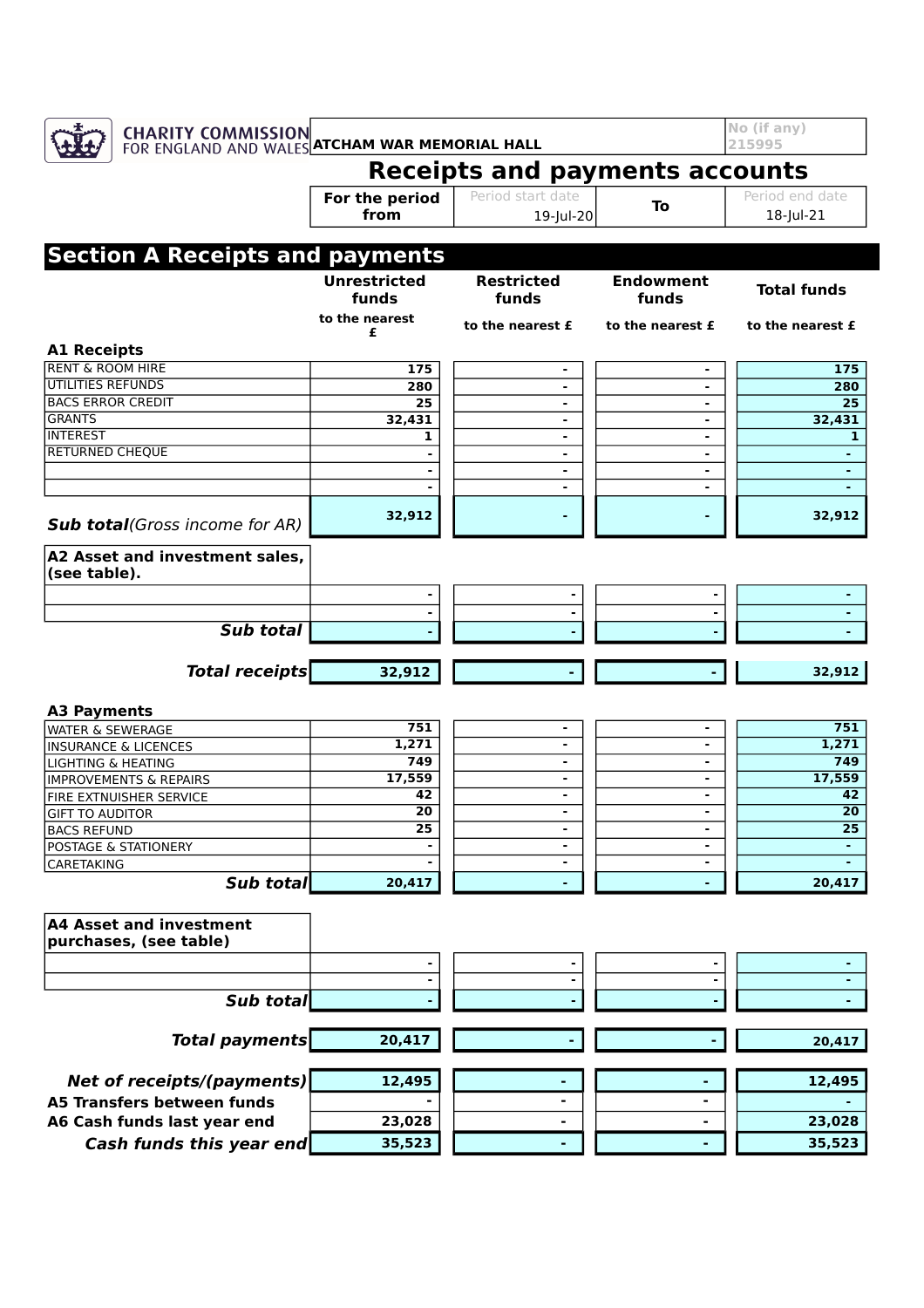|                                   | Section B Statement of assets and liabilities at the end of the period |                                       |                                 |
|-----------------------------------|------------------------------------------------------------------------|---------------------------------------|---------------------------------|
| <b>Categories</b>                 | <b>Details</b>                                                         | <b>Unrestricted</b><br>funds          | <b>Restricted</b><br>funds      |
| <b>B1 Cash funds</b>              | <b>CURRENT ACCOUNT</b>                                                 | to nearest £<br>29,748                | to nearest £                    |
|                                   | HIGH INTEREST ACCOUNT                                                  |                                       |                                 |
|                                   |                                                                        | 5,775                                 |                                 |
|                                   |                                                                        | $\blacksquare$                        |                                 |
|                                   | <b>Total cash funds</b>                                                | 35,523                                |                                 |
|                                   | (agree balances with receipts and payments<br>account(s))              | OK                                    | OK                              |
|                                   |                                                                        | <b>Unrestricted</b><br>funds          | <b>Restricted</b><br>funds      |
|                                   | <b>Details</b>                                                         | to nearest £                          | to nearest £                    |
| <b>B2 Other monetary assets</b>   |                                                                        |                                       |                                 |
|                                   |                                                                        | $\blacksquare$                        |                                 |
|                                   |                                                                        | $\overline{\phantom{a}}$              |                                 |
|                                   |                                                                        | $\blacksquare$                        |                                 |
|                                   |                                                                        | $\blacksquare$                        |                                 |
|                                   |                                                                        | $\overline{\phantom{a}}$              |                                 |
|                                   | <b>Details</b>                                                         | <b>Fund to which</b><br>asset belongs | Cost (optional)                 |
| <b>B3 Investment assets</b>       |                                                                        |                                       |                                 |
|                                   |                                                                        |                                       | $\blacksquare$                  |
|                                   |                                                                        |                                       | -                               |
|                                   |                                                                        |                                       | $\blacksquare$                  |
|                                   |                                                                        |                                       |                                 |
|                                   |                                                                        |                                       |                                 |
|                                   | <b>Details</b>                                                         | <b>Fund to which</b><br>asset belongs | Cost (optional)                 |
| <b>B4 Assets retained for the</b> |                                                                        |                                       |                                 |
| charity's own use                 |                                                                        |                                       | $\blacksquare$                  |
|                                   |                                                                        |                                       |                                 |
|                                   |                                                                        |                                       |                                 |
|                                   |                                                                        |                                       | -                               |
|                                   |                                                                        |                                       | $\overline{\phantom{0}}$        |
|                                   |                                                                        |                                       | -                               |
|                                   |                                                                        |                                       | $\overline{\phantom{a}}$        |
|                                   |                                                                        |                                       | -                               |
|                                   |                                                                        |                                       |                                 |
|                                   | <b>Details</b>                                                         | Fund to which<br>liability relates    | <b>Amount due</b><br>(optional) |
| <b>B5 Liabilities</b>             |                                                                        |                                       |                                 |
|                                   |                                                                        |                                       |                                 |
|                                   |                                                                        |                                       | $\blacksquare$                  |
|                                   |                                                                        |                                       | ۰                               |
|                                   |                                                                        |                                       | $\blacksquare$                  |
|                                   |                                                                        |                                       |                                 |

Signed by one or two trustees on behalf of all the trustees

Signature **Print Name** 

MARTIN WESTWOOD MARTIN WESTWOOD

ROSALINDE WESTWOOD **ROSALINDE WESTWOOD**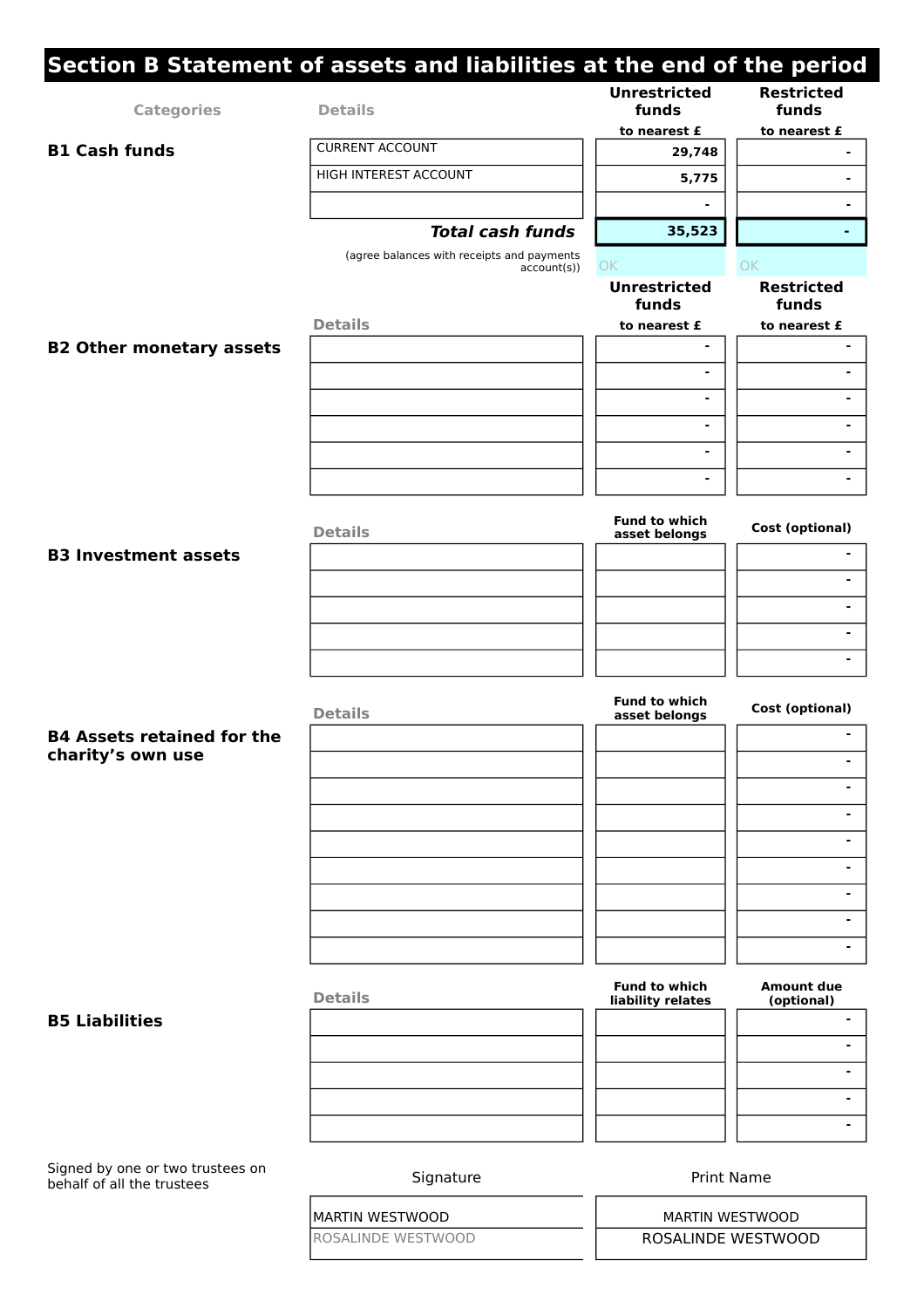# **CC16a**

#### **Last year**

#### **to the nearest £**

| 5,740  |
|--------|
| 63     |
|        |
| 20,000 |
| 10     |
| 756    |
|        |
|        |
| 26,569 |

| 26,569 |
|--------|
|        |
|        |
|        |
|        |

| 551    |
|--------|
| 1,483  |
| 1,790  |
| 14,523 |
| 108    |
| 20     |
|        |
| 75     |
| 1,202  |
| 19,752 |

| 19,752 |
|--------|
|        |
| 6,817  |
|        |
| 16,211 |
| 23,028 |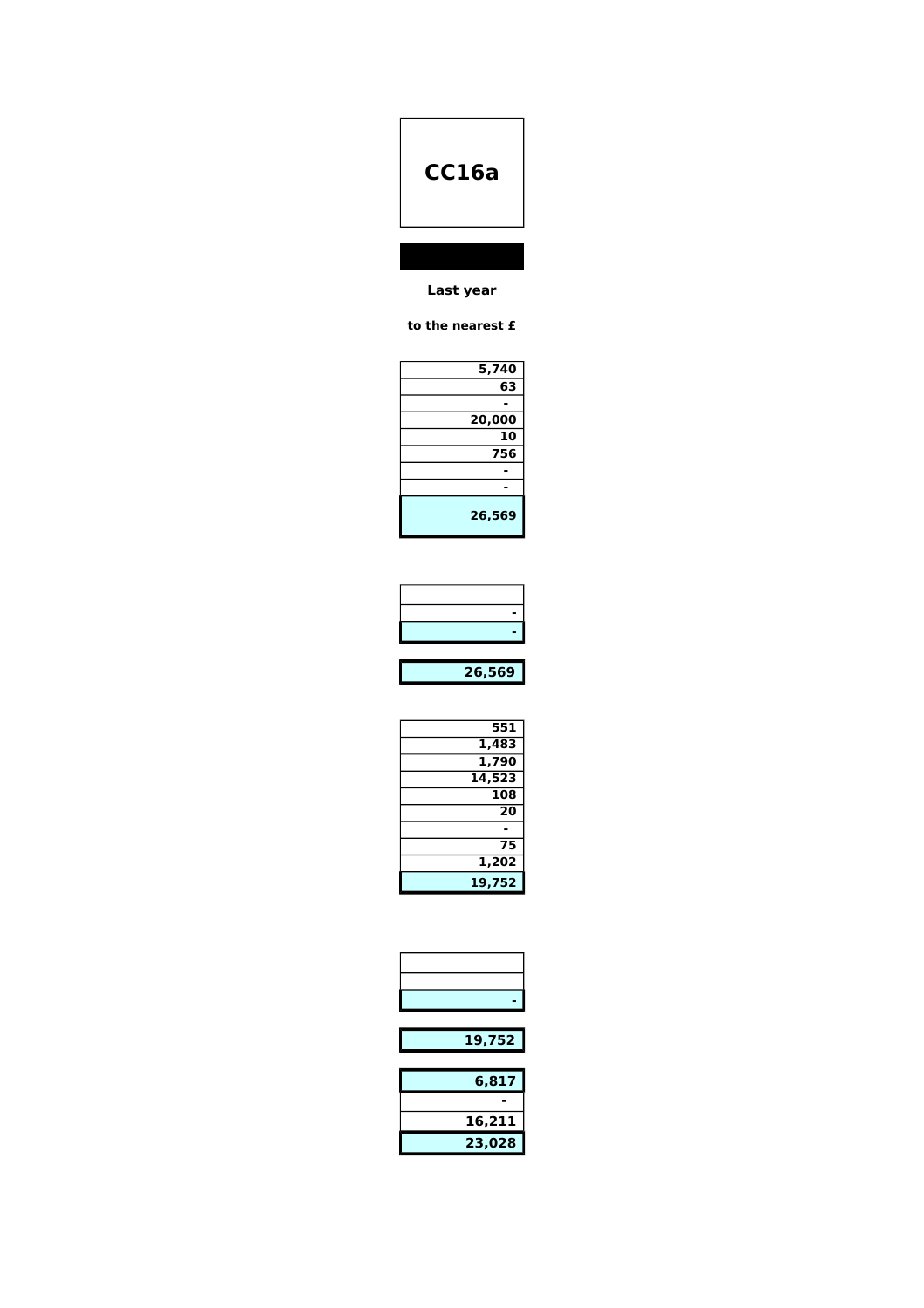#### **to nearest £ - - - - Endowment funds**

## OK

#### **Endowment funds**

#### **to nearest £**

#### **Current value (optional)**

| $v$ renomar, |  |
|--------------|--|
|              |  |
|              |  |
|              |  |
|              |  |
|              |  |

#### **Current value (optional)**

#### **When due (optional)**

| Date of<br>approval |
|---------------------|
| 8.8 21              |
| 8.8.21              |